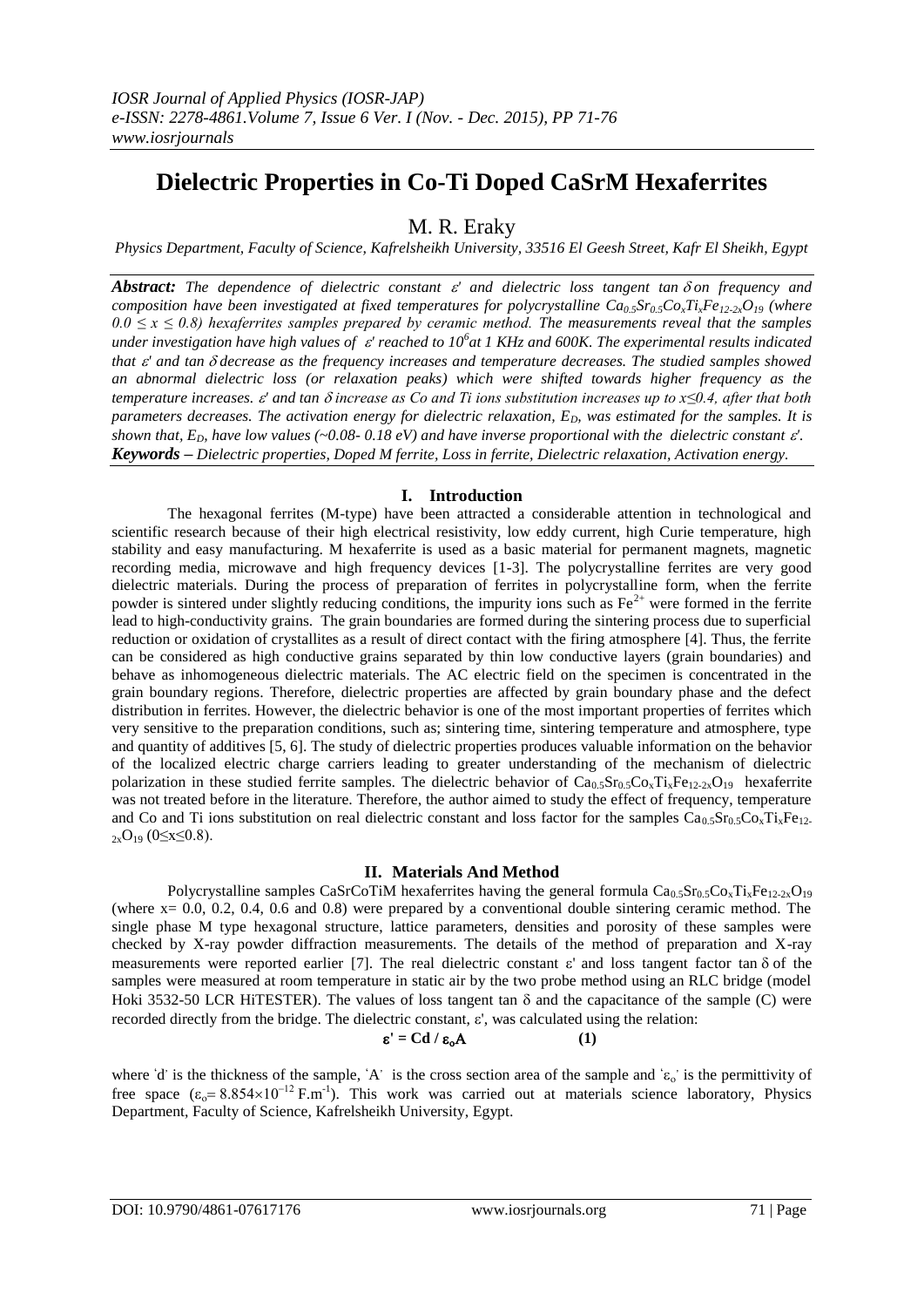## **III. Results And Discussion**

## **3.1. Frequency dependence of dielectric constant ' and loss tangent tan**

The dielectric constant characterizes the most important electrical property of the dielectrics. The dielectric constant (or relative permittivity),  $\varepsilon^*$  of a dielectric material placed in the AC electric field is a complex quantity because the orientation polarization lags behind the polarizing electric field as the frequency of the applied field is increased. The complex dielectric constant,  $\varepsilon^*$ , can be expressed as:

$$
\varepsilon^* = \varepsilon' + j\varepsilon'' \tag{2}
$$

where  $\varepsilon'$  is the real dielectric constant which characterizes the energy stored in the dielectric material, whereas the imaginary part  $\varepsilon$ " represents the energy loss and j = $\sqrt{-1}$  the imaginary factor. The ratio between  $\varepsilon$ " and  $\varepsilon$ ' represents the loss tangent factor tan  $\delta$  (tan  $\delta = \varepsilon''/ \varepsilon'$ ). Typical curves in Figure 1 shows the variation of the real dielectric constant  $\varepsilon'$  with the frequency of applied electric field (up to 1MHz) at constant temperatures for x=0.2. The samples with  $0.2 \le x \le 0.6$  have high values of  $\varepsilon'$  in the order of magnitude of 2 - 6 at 1 KHz, whereas, samples with x=0 and 0.8 have low values of  $\varepsilon'$  ( $\sim 10^1$ -  $10^3$  at 1KHz) These high values of  $\varepsilon'$  were observed for SrPbM hexaferrites [8], BaCoZn-W hexaferrites [9], Mg-Zn [4], Cu-Ge [10] and Li-Ni [11] spinel ferrites. Moreover, the dielectric constant decreases rapidly with the increasing in frequency and showing dispersion in the lower frequency region and attains a constant value beyond a certain frequency limit. The dispersion of dielectric constant at lower frequencies due to Maxwell Wagner [12, 13] type interracial polarization in agreement with the Koops phenomenological theory [14]. At lower frequencies the polarization in ferrite may be attributed to different types of polarization (electronic, atomic, interfacial and ionic, etc.). However, the high value and the dispersion in dielectric observed at lower frequencies are explained on the basis of space charge polarization due to inhomogeneities in dielectric materials. The inhomogeneities in ferrite, are impurities, porosity and grain structure and at higher frequencies it arises due to the contribution from electronic polarization [14]. Fig. 2 shows a typical variation of tan  $\delta$  with frequency for sample with x=0.2 at fixed temperatures. At lower frequencies, tan  $\delta$  is large and have a relaxation peaks moves toward high frequencies as temperature increases. The dielectric loss tan  $\delta$  decreases rapidly in the mid frequency region and in the high frequency region it becomes frequency independent. The loss factor shows a similar dispersion as that of dielectric constant with frequency. Such a behavior of tan  $\delta$  can be explained on the basis that in the mid frequency region, which corresponds to low conductivity of grain boundaries, more energy is required for the hopping of charge carriers, as a result the loss is higher. In the high frequency region, which corresponds to the high conductivity of grain, a small energy is required for transfer of charge carriers between octahedral sites. The relaxation peaks appear for all samples under investigation (except for  $x=0$ . 8) at the low frequency region which means that the relaxation depend on the grain boundaries. The relaxation peak is observed when the hopping frequency of electric charge carrier is in resonance with the frequency of the electric field, i. e. maximum electric energy is transferred to the carriers and the loss increases rapidly at resonance [15]. The relaxation frequency  $f_{max}$  holds the relation  $2\pi f_{max}\tau_D = 1$ , where  $\tau_D$  is the relaxation time for dielectric process. Using tan  $\delta(f)$  curves we were determined the values of  $f_{max}$  for all the samples which lies between 200- 700Hz. The linear relation between  $f_{max}$  and absolute temperature *T* is given by the Arrhenius relation  $f_{max} = f_o exp[ E_D/kT$ , where  $E_D$  is the activation energy for dielectric relaxation,  $f_o$  is a pre-exponential factor and *k* is the Boltzmann constant [16]. Using Arrhenius relation the activation energy  $E_D$  were estimated for the ferrite system. The values of dielectric relaxation activation energy  $E_D$  lies between 0.08 and 0.18 eV and in general have an inverse proportional to the values of dielectric constant  $\varepsilon'$  and loss factor tan  $\delta$ .

### **3.2. Temperature dependence of dielectric constant ' and loss tangent tan**

The temperature dependence of  $\varepsilon'$  and tan  $\delta$  at selected frequencies are represented in Figs. 3 and 4, respectively.  $\varepsilon'$  and tan  $\delta$  increases as the temperature increases. The AC conduction in ferrite causes a local displacement of localized electric charge carriers in the direction of the external electric field, influencing dielectric polarization. As appointed out in recent work [7], the hopping electrons between  $Fe^{3+}$  and  $Fe^{2+}$  and transfer holes between  $\text{Co}^{2+}$  and  $\text{Co}^{3+}$  in the octahedral B-sites are responsible for electrical conduction in the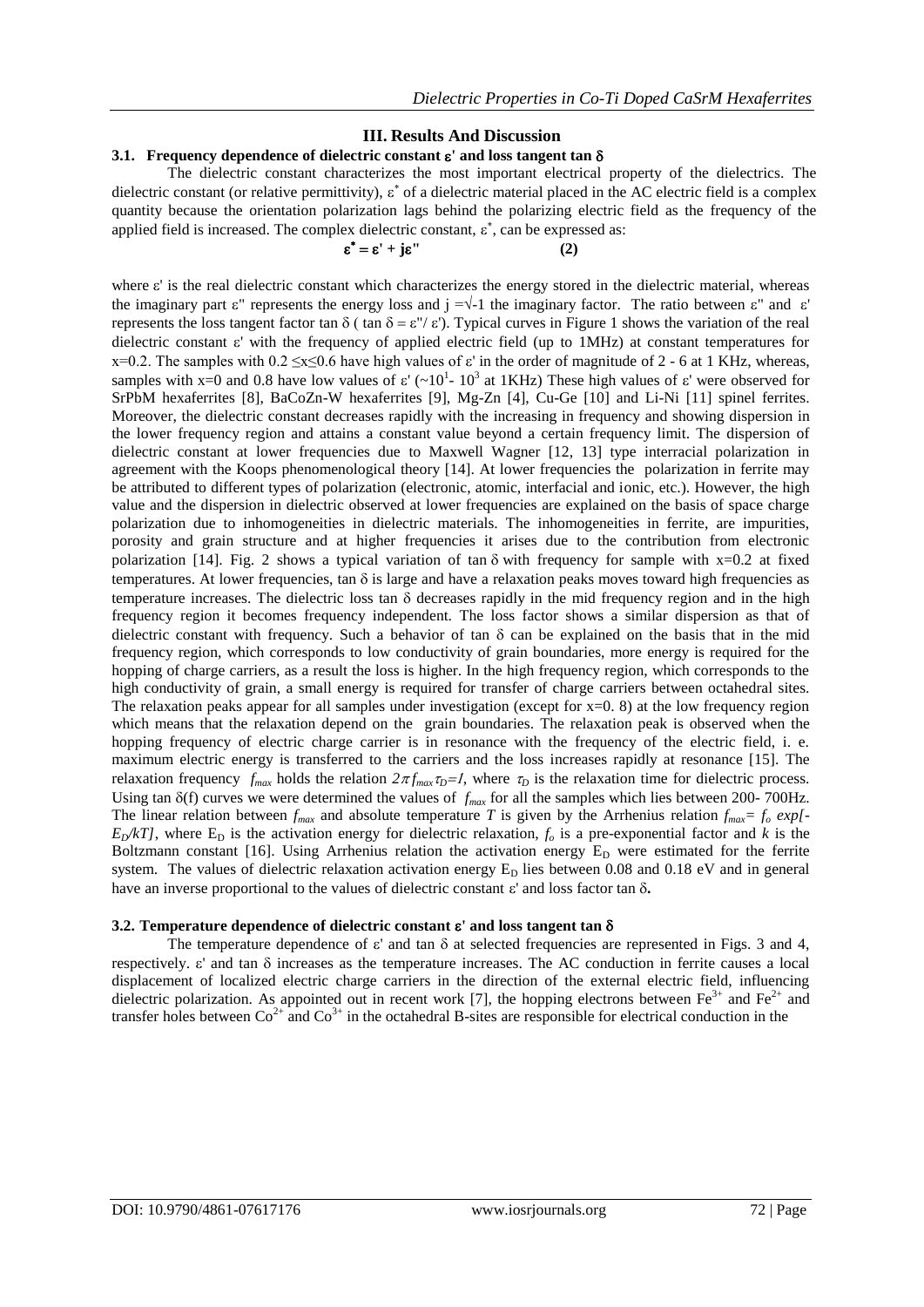

Figure 1: Typical frequency dependence of dielectric constant  $\varepsilon'$  for Ca<sub>0.5</sub>Sr<sub>0.5</sub>Co<sub>0.2</sub>Ti<sub>0.2</sub>Fe<sub>11.6</sub>O<sub>19</sub> at selected temperatures.



**Figure 2:** Typical frequency dependence of loss factor tan  $\delta$  for  $Ca_{0.5}Sr_{0.5}Co_{0.2}Ti_{0.2}Fe_{11.6}O_{19}$  at selected temperatures.

samples. As the temperature increases, electrical conductivity increases due to the increase in thermally activated drift mobility of electric charge carriers according to the hopping process. Therefore, as the dielectric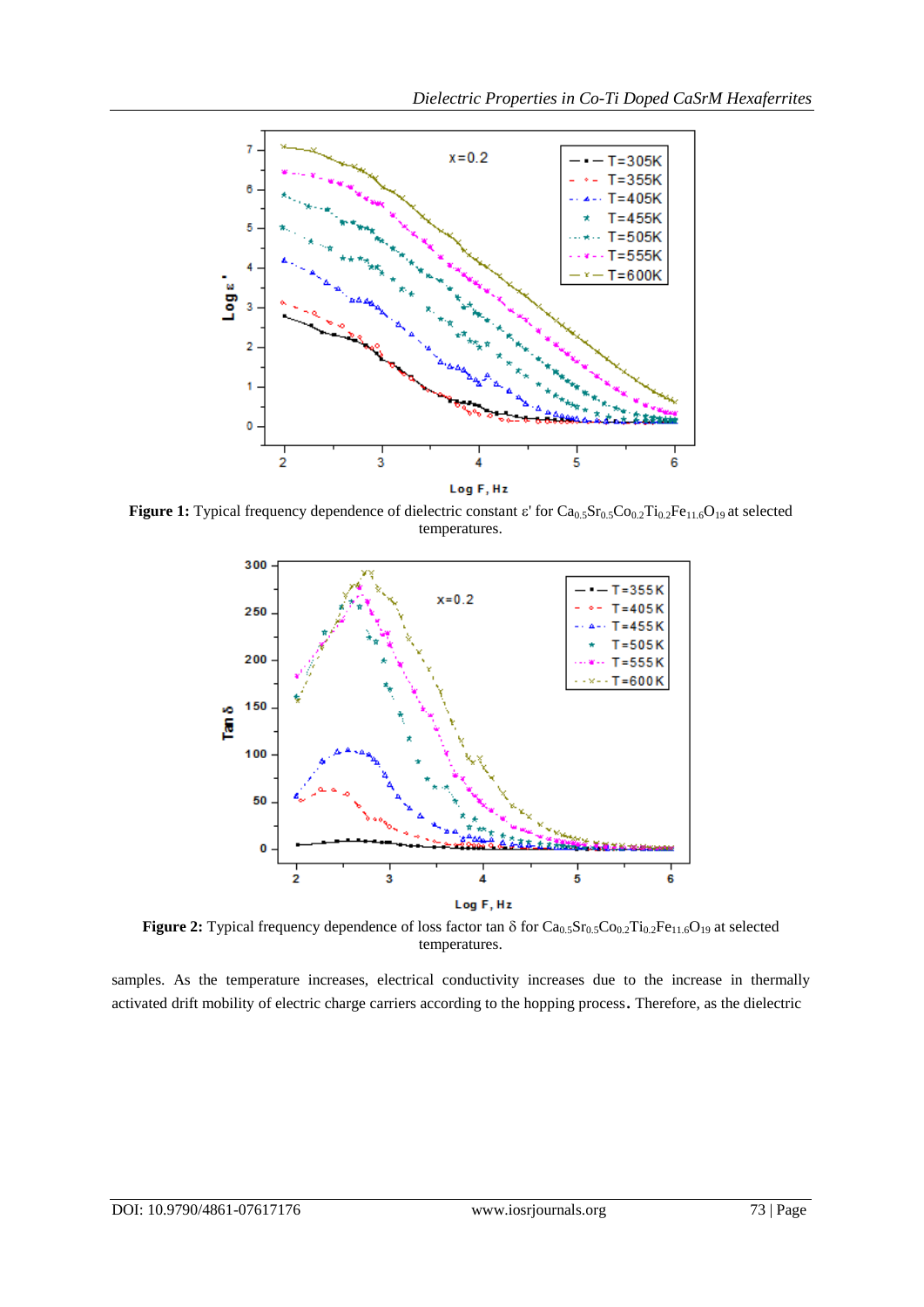

**Figure 3:** Temperature dependence of dielectric constant  $\varepsilon'$  for  $Ca_{0.5}Sr_{0.5}Co_{0.2}Ti_{0.2}Fe_{11.6}O_{19}$  at selected frequencies.



**Figure 4:** Ttemperature dependence of loss factor tan  $\delta$  for  $Ca_{0.5}Sr_{0.5}Co_{0.2}Ti_{0.2}Fe_{11.6}O_{19}$  at selected frequencies.

polarization increases, causing a marked increase in dielectric constant and loss tangent as the temperature increases.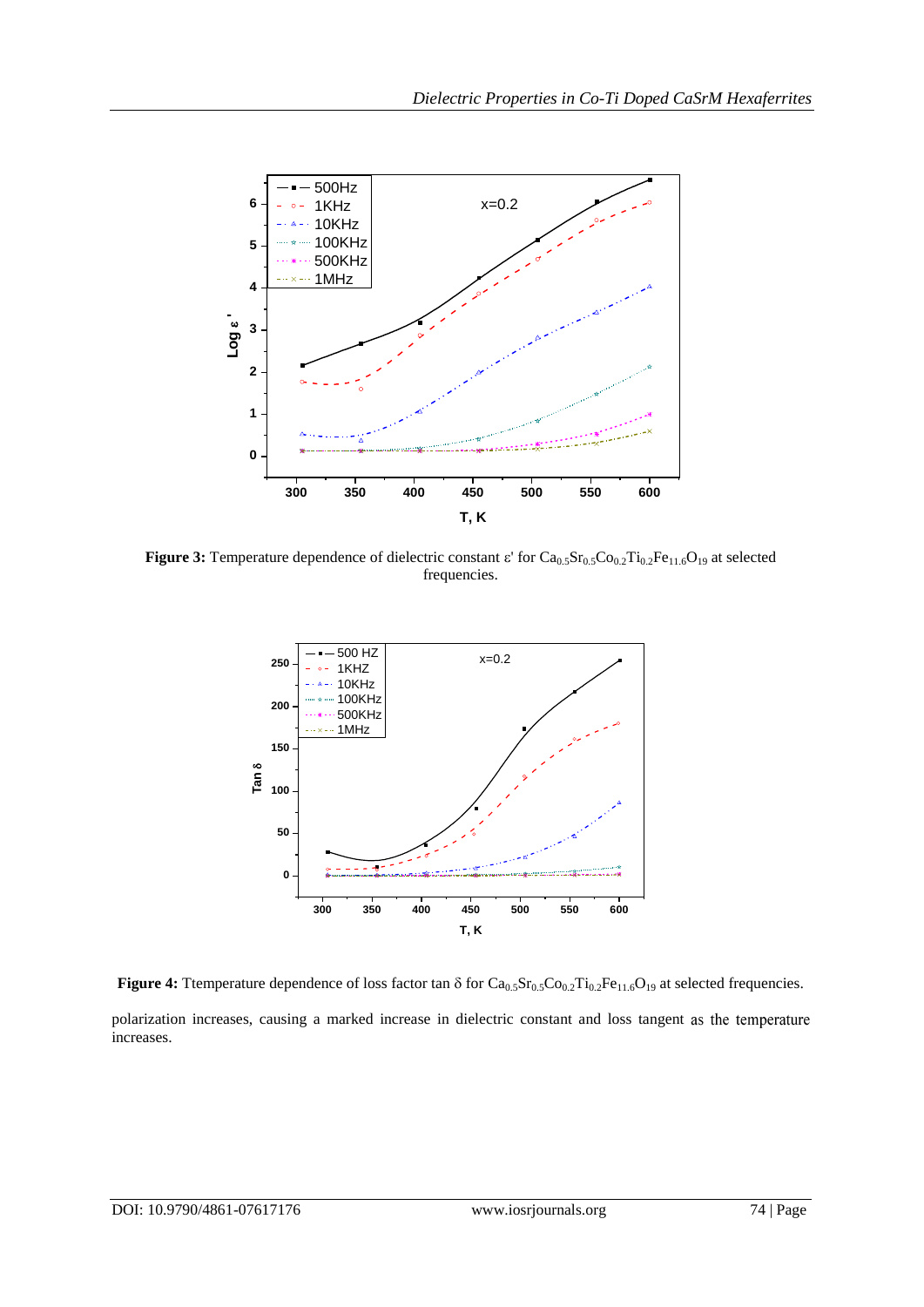

**Figure5:** Compositional dependence of dielectric constant  $\varepsilon'$  at selected frequencies for the studied samples at 455K, the inset shows a typical  $\varepsilon'(x)$  plots at selected temperatures at 100KHz.



**Figure 6:** Compositional dependence of loss factor tan  $\delta$  at selected frequencies for the studied samples at 455K, the inset shows a typical tan  $\delta(x)$  plots at selected temperatures at 100KHz.

# **3.3. Composition dependence of dielectric constant ' and loss tangent tan**

The effects of replacing Fe<sup>3+</sup> ions with  $Co^{2+}$  and  $Ti^{4+}$  ions on real dielectric constant  $\varepsilon'$  (as log scale) and dielectric loss factor tan  $\delta$  are illustrated in Figs. 5 and 6.  $\varepsilon$ ' were drawn at selected frequencies of 0.5, 1, 10 and 100 KHz. Each of  $\varepsilon'$  and tan  $\delta$  increase with increasing the replacement of  $Fe^{3+}$  ions by  $Co^{2+}$  and  $Ti^{4+}$  ions to become maxima for  $x = 0.4$  and started to decrease for  $x > 0.4$ . It was reported that the predominant conduction mechanism in such ferrite is due to hopping process of electrons between  $Fe^{2+}$  and  $Fe^{3+}$  and transfer holes between  $Co^{3+}$  and  $Co^{2+}$  ions. Fe<sup>2+</sup> and  $Co^{3+}$  ions may be presented during the sintering process [17, 18]. The Mtype ferrite crystallizes is a hexagonal structure with 64 ions per unit cell on 11 different symmetry sites. The 24 Fe atoms are distributed over five distinct sites; three octahedral (B) sites (12k, 2a, and 4f<sub>2</sub>), one tetrahedral (A) site  $(4f<sub>1</sub>)$  and one a new type of interstitial (C) site (2b). The last one is not found in spinels and surrounded by five oxygen ions constituting a trigonal bi-pyramid. In this hexagonal structure, the distance between two metal ions at (B) site is smaller than the distance between a metal ion at (B) site with another metal ion at (A) site.